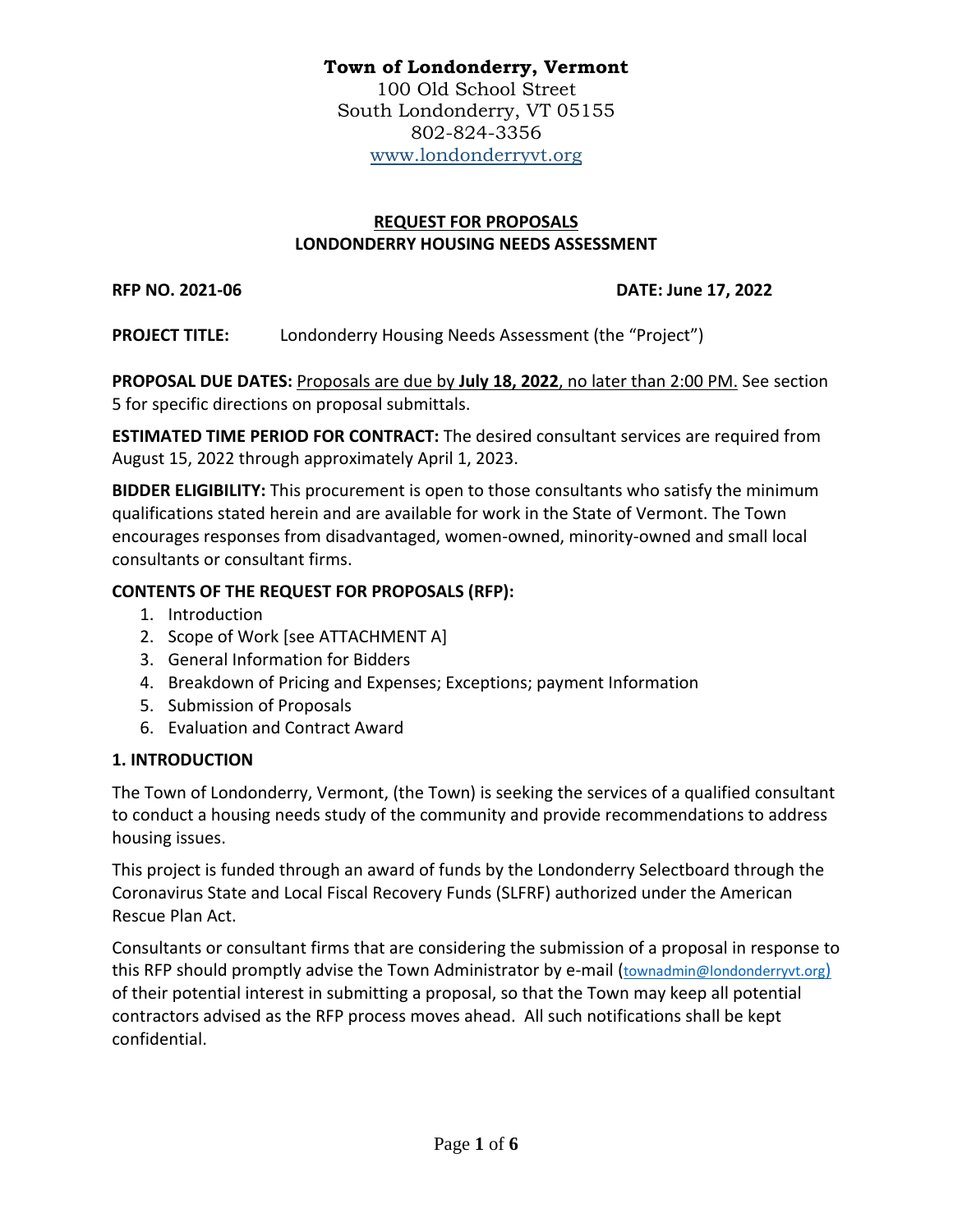# **2. SCOPE OF WORK**

The Town is seeking a qualified planning consultant or consultant firm to perform all services as specified in ATTACHMENT A.

Submissions may recommend additional or alternative services which are believed to provide more efficient and/or comprehensive means to meet the Town's project goals as set forth in ATTACHMENT A.

Terms and conditions may be further defined in a formal contract.

### **3. GENERAL INFORMATION FOR BIDDERS**

### **A. Right to Accept or Reject Proposals**

The Town reserves the right to accept or reject any proposal, at its sole discretion, and to award a contract based solely on its determination of the best proposal considering all circumstances and conditions applicable to this project.

# **B. Right to Cancel or Postpone the Project**

The Town reserves the right at its sole discretion to reject any and all proposals received without penalty and not to issue a contract as a result of this RFP.

# **C. Right to Retain and/or Utilize Information Contained in Submitted Proposals**

The Town reserves the right to retain all proposals and to use any ideas in a proposal regardless of whether the proposal is selected. Submission of a proposal indicates acceptance by the contractor of the conditions contained in this RFP, unless clearly stated to the contrary and specifically noted in the proposal submitted and confirmed in the contract between the Town and the selected firm.

# **D. Purchasing Policy**

Contractors may wish to review the Town's Purchasing Policy, a copy of which may be found on the Town website, at [www.londonderryvt.org.](http://www.londonderryvt.org/)

# **E. Change Orders**

If scope of work or other specification changes are made prior to the close of the proposal submission process, the RFP may be amended, and notice shall be sent to any person who has indicated an interest in submitting a proposal or who has already submitted a proposal, and a new or amended solicitation process may be initiated. Once a proposal has been accepted, if changes to the scope of work or other specifications become necessary, the Town will prepare a change order specifying the scope of the change. Once approved, the successful contractor and an authorized agent of the Town must sign the change order.

# **F. Ownership of RFP Information**

The Town shall have ownership of all information submitted in response to this RFP, and shall be free to utilize that information for whatever purposes it chooses whether or not the contractor is selected to perform the Project.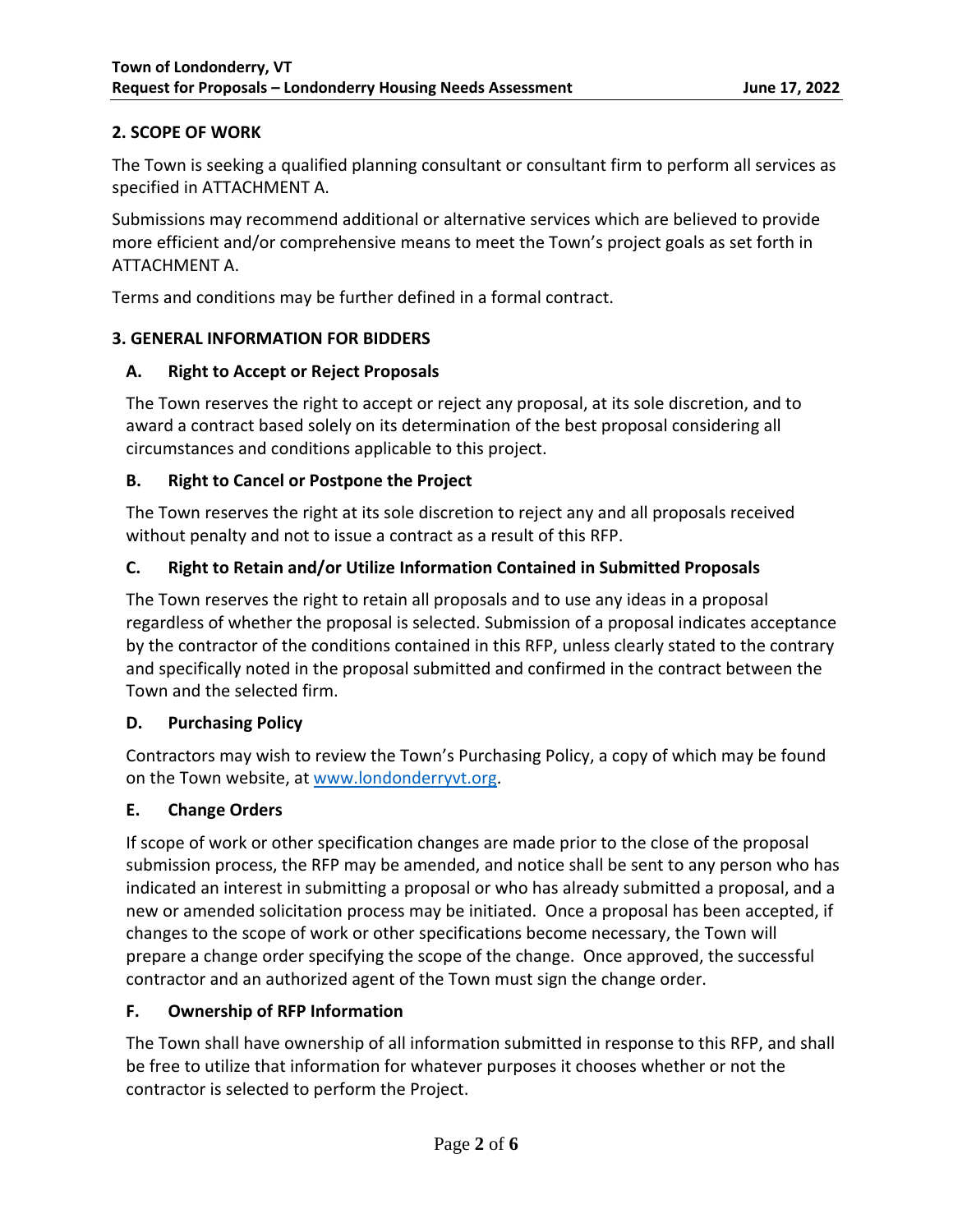#### **4. BREAKDOWN OF PRICING AND EXPENSES; EXCEPTIONS; PAYMENT INFORMATION**

#### **A. Breakdown of Pricing**

- 1) Proposals will clearly state and explain all costs associated with the services to be provided as defined in Section 2, Scope of Work. The Town will not make advance, incremental or partial payments. All work/deliveries must be satisfactorily completed before being invoiced.
- 2) In addition, proposals must specify (a) the contractor's hourly rate to make any additional changes requested by the Town beyond the initial Scope of Work, and (b) contractor's per-meeting charge for any meetings that are in addition to those specified in the consultant's proposal.
- 3) There is no expressed or implied obligation on the part of the Town to reimburse bidders for any expenses incurred in preparing or presenting proposals in response to this request.
- 4) This project is funded solely through funds appropriated by the Londonderry Selectboard with a maximum Town expenditure of \$23,000.

### **B. Exceptions or Suggestions**

Contractors shall note whether they take any exceptions to the RFP requirements or have other suggestions concerning the Project.

#### **C. Costs Incurred by Contractors**

The Town will not reimburse contractors for any expenses incurred in preparing or presenting proposals in response to this RFP.

### **D. Payment Information**

Contractors shall include in their submittals a proposed payment schedule. The Town suggests, but does not require, that proposals include partial payments tied to the completion of each task identified in Section 4.A above. All work must be satisfactorily completed before being invoiced.

Invoices may be submitted monthly beginning no sooner than 30 days after start of work. Payment terms are Net 30 days.

### **5. SUBMISSION OF PROPOSALS**

### **A. Electronic Submission Only**

All proposals must be submitted electronically in a single PDF document of no more than 20 pages via email to the Londonderry Town Administrator at: **[townadmin@londonderryvt.org.](mailto:townadmin@londonderryvt.org)** Proposals will not be accepted by mail, fax or in-person.

**Proposals are due no later than 2:00 PM on July 18, 2022.** Any submission received after the time and date specified shall not be considered.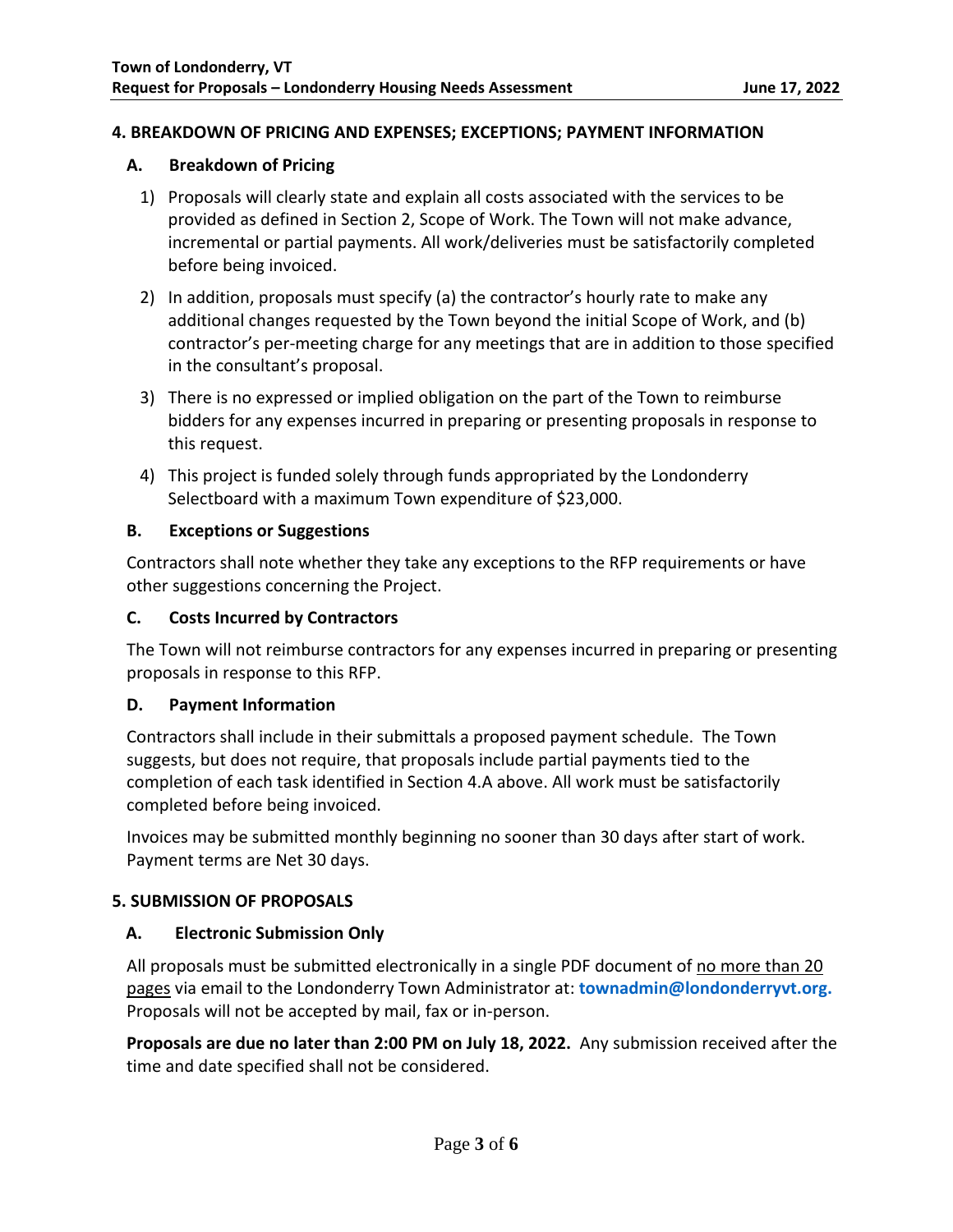Electronically submitted proposals must include in the email subject line the words: "**Londonderry Housing Assessment Submittal**".

Proposals will not be reviewed until after the submission deadline.

Any submission may be withdrawn in writing prior to the scheduled time for review of proposals by the Planning Commission.

A contractor submitting a proposal thereby certifies that the proposal is made in good faith without fraud, collusion, or connection of any kind with any other contractor for the same work, and that the contractor is competing solely on their behalf without connection with or obligation to any undisclosed person or firm.

There will be no public opening of the proposals received by the Town, but they will be reviewed by the Londonderry Planning Commission as soon as possible after receipt. Final selection of a consultant shall likewise take place at a meeting of the Londonderry Selectboard as soon as possible thereafter.

### **B. RFP Coordinator**

The following RFP Coordinator will serve as the single point of contact for this solicitation:

Shane O'Keefe, Town Administrator Phone: 802-824-3356, ext. 5 100 Old School Street South Londonderry, VT 05155

Town of Londonderry Email: [townadmin@londonderryvt.org](mailto:townadmin@londonderryvt.org)

Except as noted below, all communication between the prospective consultant and the Town upon release of this RFP shall be with the RFP Coordinator. Any other communication will be considered unofficial and non-binding on the Town. Consultants are to rely on written statements issued by the RFP Coordinator. Communication directed to parties other than the RFP Coordinator may result in disqualification of the bidder.

### **C. No Obligation to Contract**

This RFP does not obligate the Town to contract for services specified herein. The Town reserves the right to reject all proposals and to either withdraw the RFP or reissue a revised RFP at a later time.

### **D. Commitment of Funds**

The Town of Londonderry Selectboard is the only entity that may legally commit the Town to the expenditures of funds for a contract resulting from this RFP. No costs chargeable to the proposed contract may be incurred before receipt of a fully and properly executed contract.

# **E. Right to Extend Contracts**

The Town reserves the right to extend a contract for ongoing services without reissuing an RFP.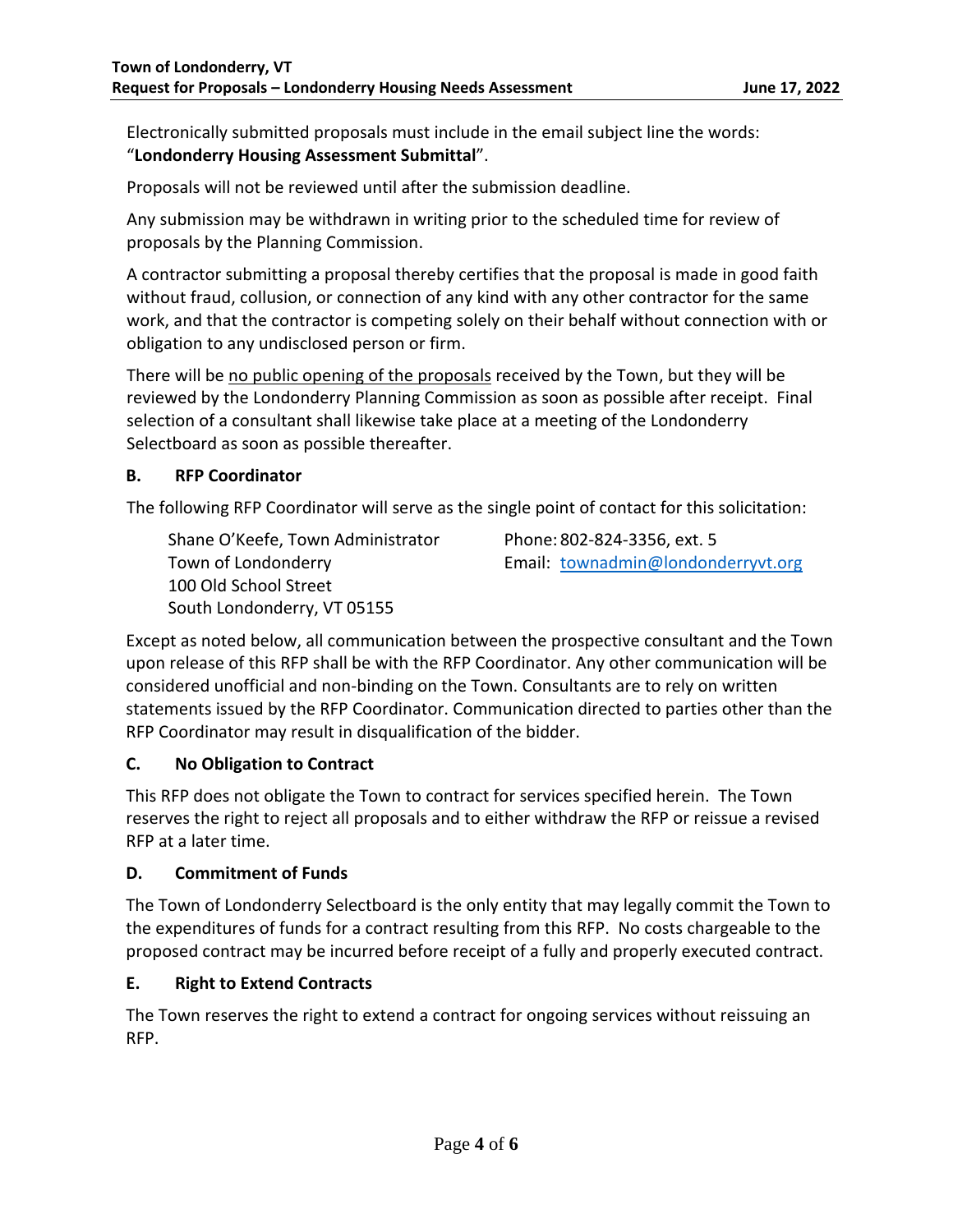# **F. Insurance Requirements**

The successful contractor will furnish the Town with a certificate(s) of insurance executed by a duly authorized representative of each insurer, showing compliance with the insurance requirements set forth below.

The successful contractor shall, at its own expense, obtain and keep in force insurance coverage during the full term of the contract. Upon the Town's acceptance of the consultant's proposal, a Certificate of Insurance shall be provided to the Town by the Contractor or the Contractor's insurance company before any work is performed. The Contractor's policies shall name the "Town of Londonderry, Vermont" as an additional insured.

The awarded Contractor shall indemnify the Town and its representatives against any claim, loss, damage, or liability arising from any such law or regulation related to any activity of consultant contractor or its agents or employees. The awarded Contractor shall be responsible for all damage to property, or injury to persons, arising out of any act or failure to act on the part of its agents or employees while in service to the Town. They shall indemnify and hold harmless the Town from any and all demands, suits, or judgments arising in conjunction with or as a result of the consultant's performance of a contract resulting from this RFP.

# **1) Liability Insurance**

Contractor shall maintain Commercial General Liability Insurance with a limit of not less than \$1,000,000 per each occurrence and General Aggregate coverage of at least \$2,000,000.

# **2) Automobile Liability Insurance**

Contractor shall maintain automobile liability coverage with a Combined Single Limit of at least \$1,000,000.

# **3) Workers' Compensation**

The Contractor will, at all times during its service to the Town, comply with all applicable workers' compensation, occupational disease, and occupational health and safety laws, statutes, and regulations to the full extent applicable. The Town will not be held responsible in any way for claims filed by the Contractor or their employees for services performed under the terms of this contract. Additionally, the Contractor is responsible for ensuring that any subcontractors provide adequate insurance coverage for the activities arising out of subcontracts.

### **6. EVALUATION AND CONTRACT AWARD**

### **A. Evaluation Procedure**

Proposals will be evaluated in accordance with the requirements stated in this request and the *Town of Londonderry Purchasing Policy*.

The RFP Coordinator may contact the bidder for clarification of any portion of the bidder's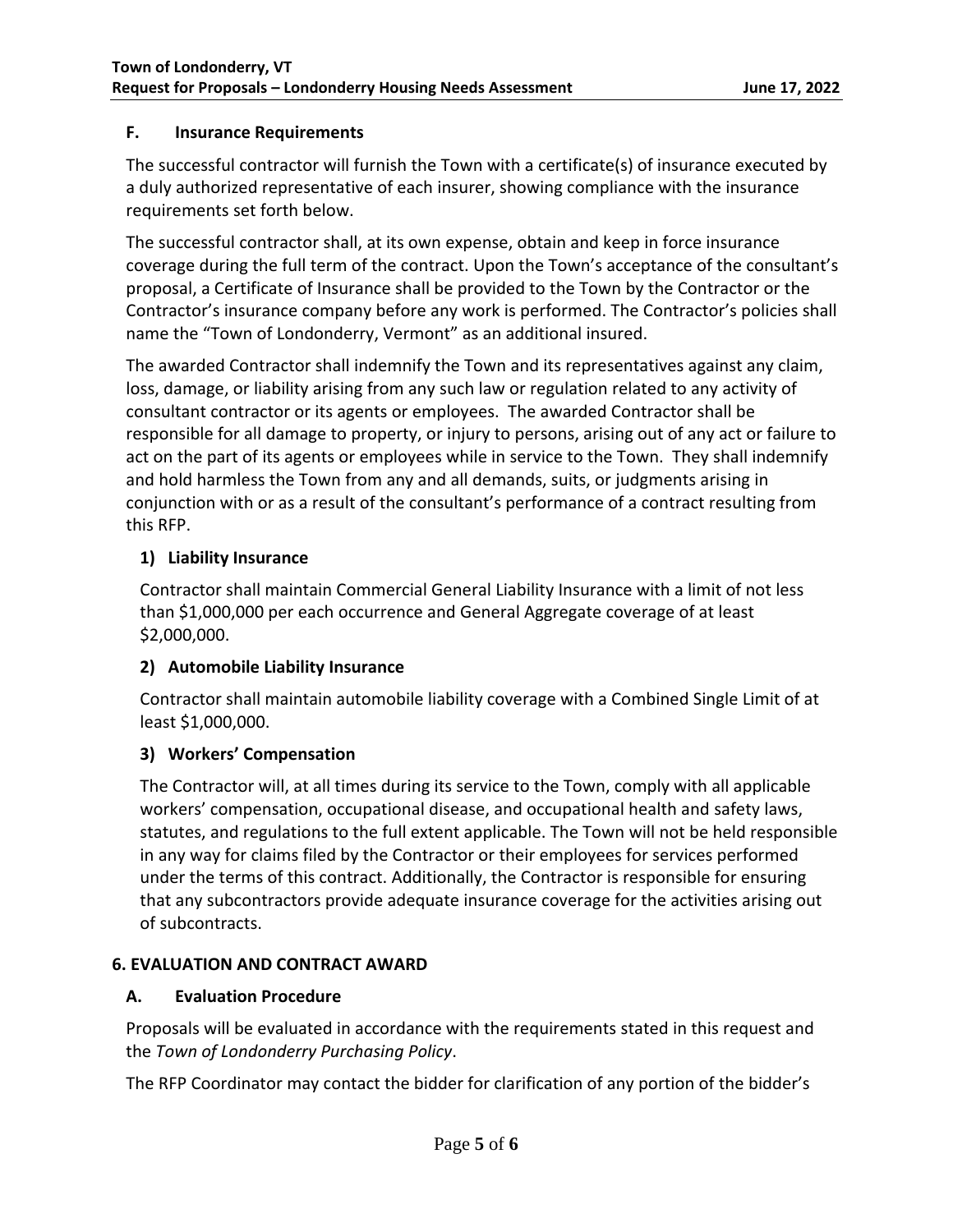### proposal.

The Planning Commission, or a subcommittee of the Commission, may conduct interviews with all or some of those who submit proposals in response to this solicitation in order to help with the Town's selection process.

### **B. Evaluation and Selection Criteria**

The Town will consider the following criteria when evaluating and selecting proposals:

- Price
- Clarity and completeness of the submitted proposal
- Bidder's ability to perform within the specified time limits
- Bidder's experience and reputation, including past performance for the Town of Londonderry
- Quality of the materials and services specified in the bid
- Bidder's ability to meet other terms and conditions, including insurance and bond requirements, if any.
- Bidder's availability to provide future service, maintenance, and support.
- Bidder's financial stability.
- Any other factors that the Town determines are relevant and appropriate in connection with a given project or service.

# **C. Notification to Bidders**

The RFP Coordinator will notify the Apparently Successful Contractor and all others submitting proposals of the Town's selection as soon as possible after the decision of the Londonderry Selectboard on consultant selection.

### **D. Start of Work**

Work is proposed to commence on or about August 15, 2022, or as otherwise determined by the Londonderry Planning Commission.

# **[END OF DOCUMENT]**

**ATTACHMENT A – Project Scope of Services**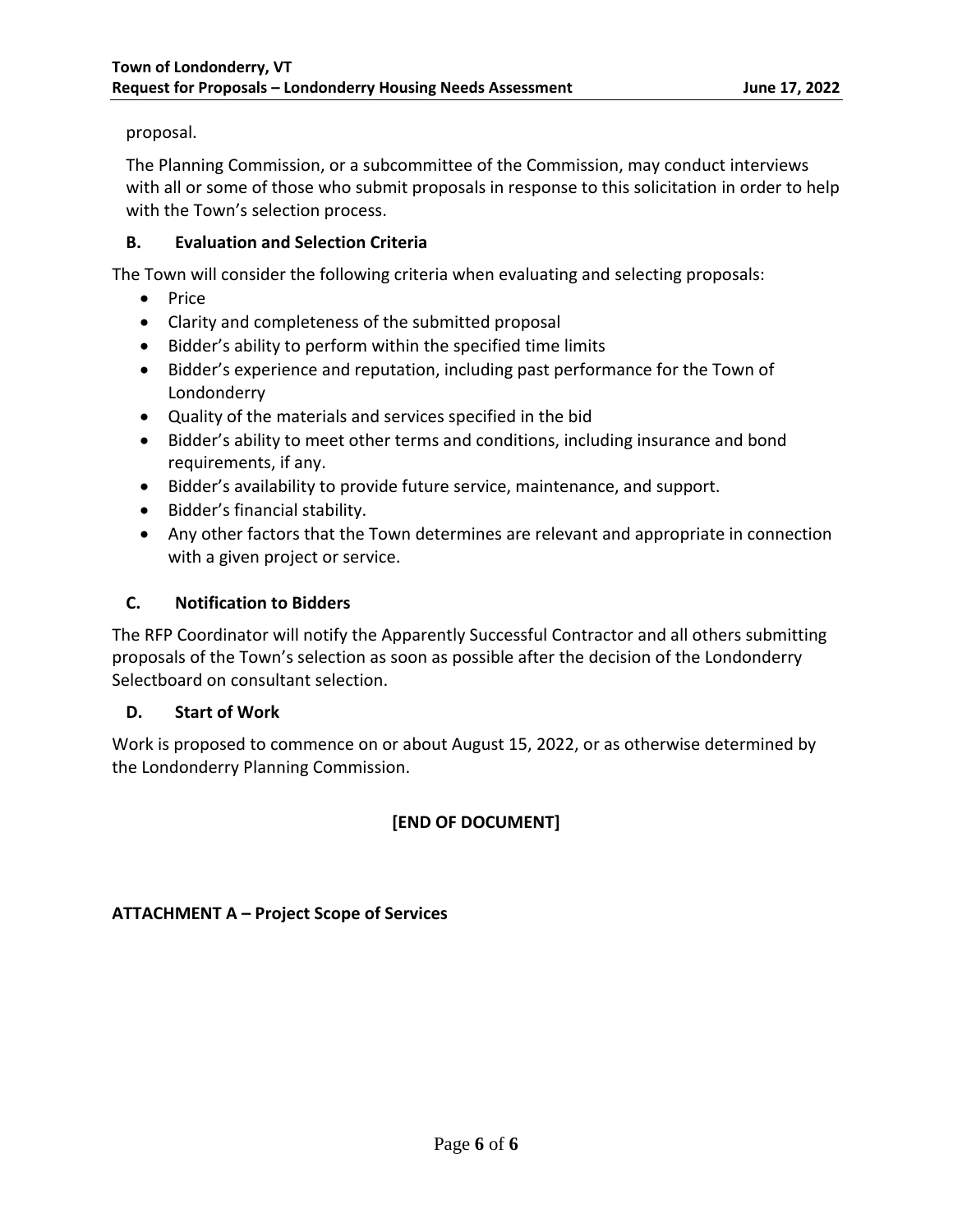### **Town of Londonderry, Vermont Housing Needs Assessment**

### **ATTACHMENT A Scope of Work**

# 1. PROJECT KICKOFF

• Meeting with Planning Commission and/or project subcommittee. Topics to include community goals, approach, information needs, stakeholder and community engagement, timeline, and process. Identify key staff and working group.

# 2. DEMOGRAPHIC & ECONOMIC ANALYSIS

- Develop demographic and economic profile of Londonderry and mountain town region.
- Analysis of existing and projected trends (e.g., population distribution by age/income, number of households, median age, race, and ethnicity).
- Compile information on labor market size and commuter trends (inflow-outflow, remote), as well as educational attainment and unemployment trends.

# 3. HOUSING NEEDS ANALYSIS

• Collect/analyze data on existing housing supply, interview stakeholders, conduct survey of local employers. Use findings to project demand for various housing types.

# 3A. SUPPLY ANALYSIS

- The Housing Needs Analysis will document the current housing supply and how that supply has changed over the past five years.
- Inventory type of housing, quality, cost/affordability, vacancy, seasonality, etc.
- Inventory will include: owner- vs. renter-occupied housing supply; age of housing stock; single-family vs. multifamily housing; vacancy trends; home prices, rental rates, and affordability; building permits and housing development pipeline analysis; year-round vs. seasonal housing; and home-sharing and short-term rental analysis.

# 3B. DEMAND ANALYSIS

- Identify housing "gaps" and housing needed to fill gaps.
- Estimate number of housing units needed overall, and by income/cost range, housing type, age-group, etc.
- Examine housing replacement needs due to obsolete units over next ten years.
- Demand analysis includes the following: market-rate and affordable housing needs; replacement housing demand (obsolete housing); housing preferences (unit type, bedrooms, amenities, etc.); seasonal vs. year-round housing needs; workforce housing needs; and special populations housing needs (seasonal, senior, etc.).

# 3C. COMMUNITY SURVEY

• Develop community survey to understand how housing issues impact the town. Develop understanding of known and perceived housing opportunities and challenges as well as